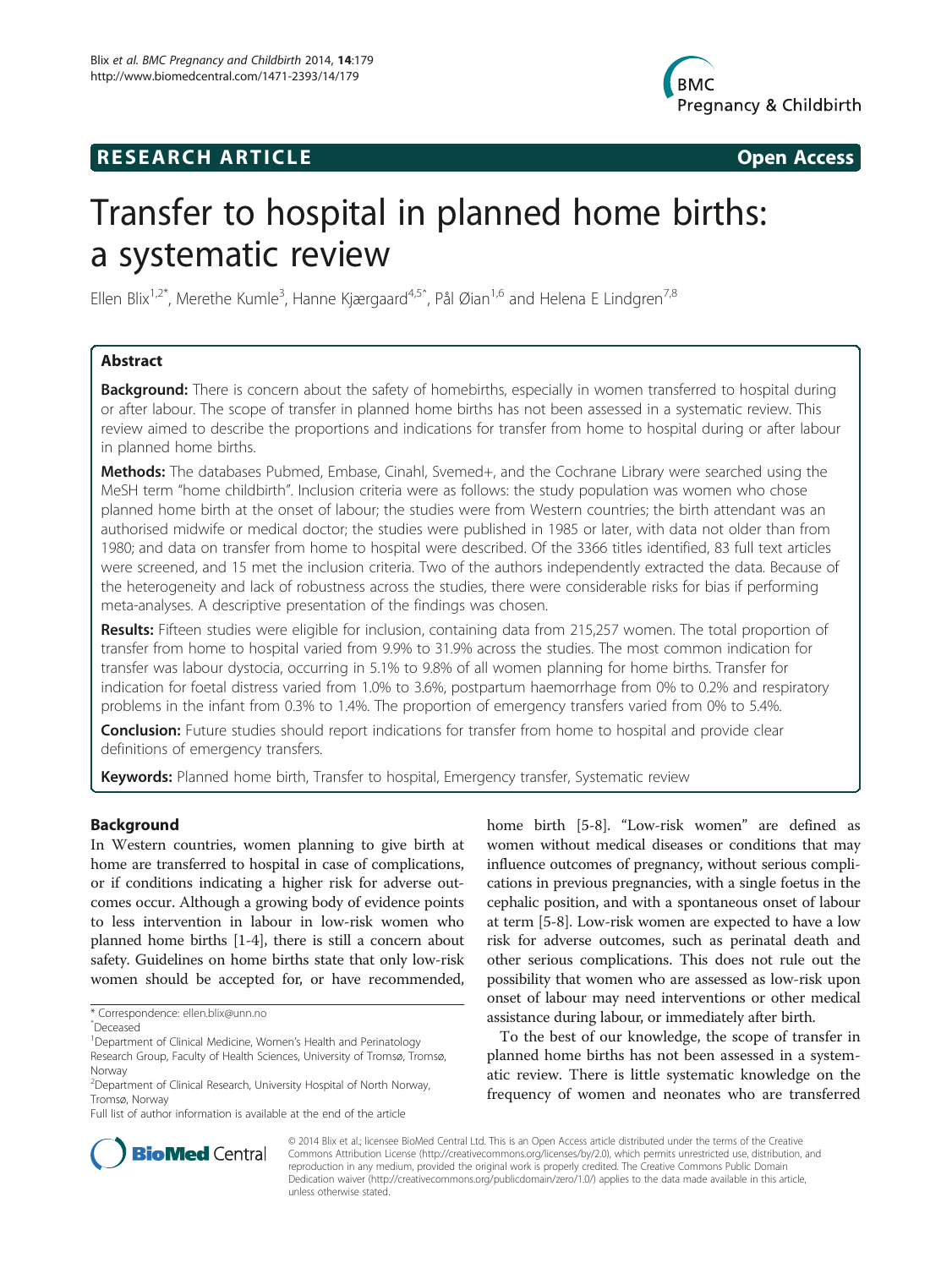from home to hospital in planned home births, and indications for transfers. A systematic review will be useful for women in making informed choices, and for the planning of care for these women.

The aims of the present systematic review were as follows: (1) to describe how often women and neonates are transferred from home to hospital during labour or after birth; (2) to describe the proportion of women transferred for reasons that may indicate higher risks for adverse outcomes, such as "foetal distress", "postpartum haemorrhage" and "respiratory problems in the infant"; and (3) to describe the proportion and definitions for emergency transfers.

# Methods

A systematic review is a research method that aims to identify and compare individual studies on one topic and summarise their findings. The "MOOSE statement", which is the recommended guidelines for publication of systematic reviews of observational studies in epidemiology [\[9](#page-9-0)], was used to prepare this manuscript. We also used the "PRISMA statement", which recommends preferred reporting items for systematic reviews and metaanalyses [[10\]](#page-9-0).

#### Sources

We conducted electronic searches in Medline, Embase, Cinahl, Swemed, and the Cochrane Library combining the MeSH term "home childbirth" to identify all published studies on home births. The reason for using such broad search terms was that all attempts of narrowing the searches led to few citations found. The searches were conducted between September 15<sup>th</sup> and October  $10^{th}$ , 2012, with an update on December  $11^{th}$ , 2013. We also searched the reference lists of all relevant studies. Language restrictions were not applied.

# Study selection

Criteria for selecting studies were as follows. For the required population, pregnant women attempted home birth, meaning that they were accepted for a planned home birth at the onset of labour. The included studies had to report at least one of the following outcome measures: proportion (n/N) transferred from home to hospital during labour; n/N transferred from home to hospital after birth"; n/N transferred for the indications of foetal distress, postpartum haemorrhage, and respiratory problems in the neonate; n/N transferred for other reasons; "n/N had emergency transfer during labour"; "n/N had emergency transfer after the birth"; and the definition of emergency transfer in the study.

Studies included were from Western countries, published in 1985 or later, with data not older than 1980. Western countries were defined as North America,

Australia, New Zealand, and all countries in Europe except for the previous Soviet Union. The review was limited to include studies from Western countries to achieve some homogeneity across study populations and health care systems. Since the late 1970s, women with an increased risk for adverse outcomes have not been recommended, and usually not accepted, for home birth or birth in other midwifery-led settings. Only studies with births assisted by an authorised midwife or medical doctor were included.

One of the reviewers (EB) conducted the electronic searches, and screened titles and abstracts to remove duplicates and studies that were obviously not relevant. Each study retrieved in full text was independently assessed by two reviewers for quality (EB, MK, or HL). Any disagreement was resolved by conference or by a third reviewer (HK or PØ). Studies including women with booked home births (e.g., women had booked a home birth, but could have been transferred to hospital care during pregnancy), and those with unplanned home births or with "freebirths" (e.g., home births were planned without the assistance of a midwife or a physician) were not included.

Methodological quality was assessed by using the Norwegian Knowledge Centre for the Health Services tool for assessing the risk of bias [[11\]](#page-9-0). Studies were evaluated according to whether they had a prospective design, if analyses were stratified for nulli- and multiparity, if the study population represented at least 75% of the total home birth group, and if information on parity, caregivers, and duration of observational time was described. Studies were scored as either "good" if they met all of the quality criteria, "medium" if they did not meet all of the criteria, but had no serious flaws, and "poor" if they met none of the criteria, or if 50% or more of the study population failed to be included or followed up. Studies scored as poor were excluded from the review.

#### Data extraction and analyses

A data extraction form (Additional file [1\)](#page-9-0) was developed according to our study protocol. The data were extracted from each study and entered into the form independently by two reviewers (EB, MK, or HL). Heterogeneity was assessed by calculating inconsistency  $(I^2)$ , and by visual inspection of data and forest plots [[12,13\]](#page-9-0). Sensitivity analyses were performed to assess the robustness [[14\]](#page-9-0). We assessed whether performing a meta-analyses was appropriate. StatDirect (Version 2.7.9; Cheshire, UK) was used for analyses.

# Results

#### Literature searches and study selection

The electronic searches generated 3366 citations. After screening titles and abstracts, 76 studies were retrieved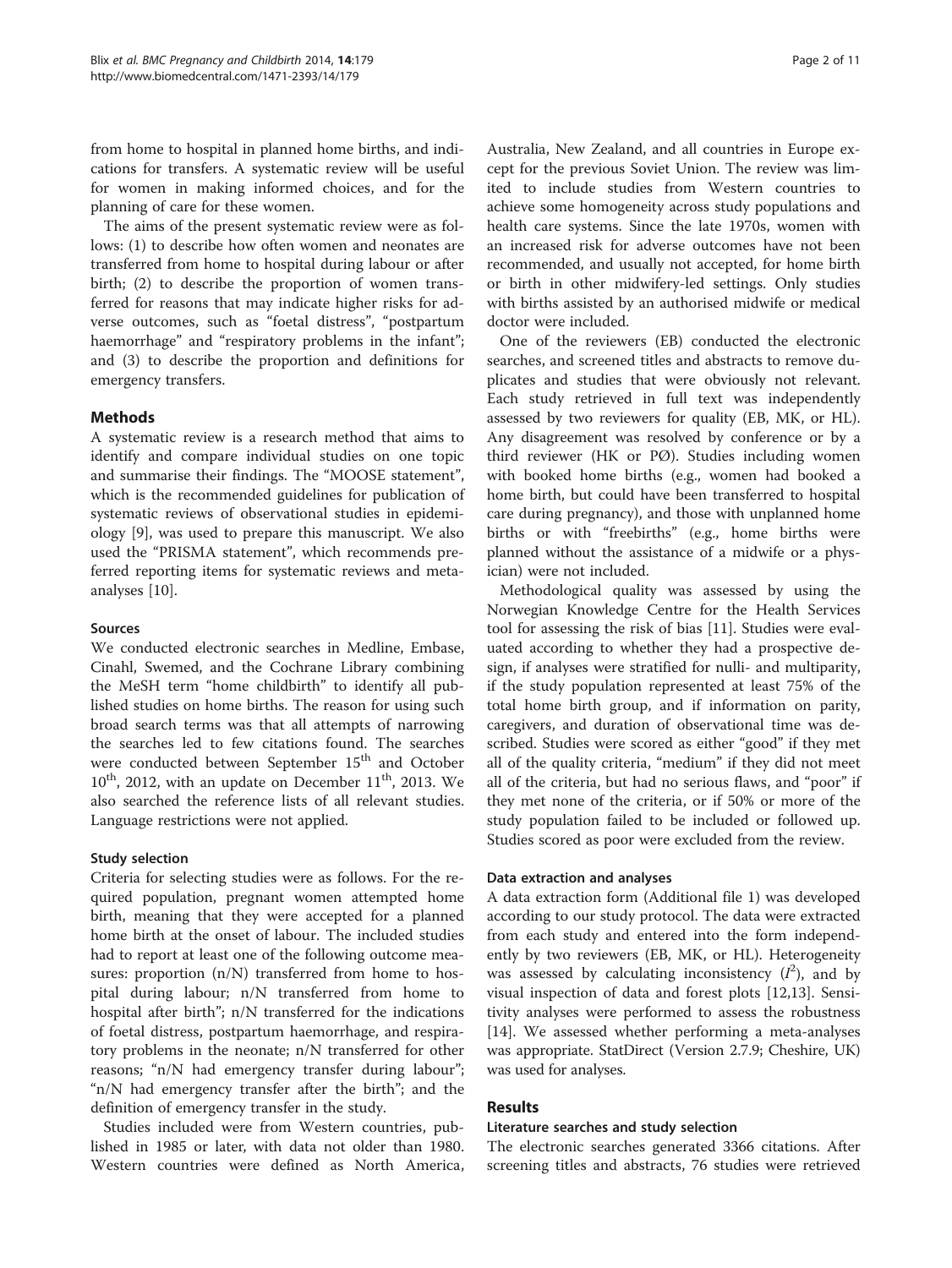in full text. Searching the literature lists in these 76 articles generated another seven citations. Therefore, 83 studies were reviewed in full text, 15 were included in the review, and 68 were excluded (Figure 1).

There were only minor disagreements in assessing study quality and whether studies should be included. Disagreements were results of oversights and were solved by consensus.

Reasons for exclusions and a bibliography of excluded studies are shown in Additional file [2.](#page-9-0)

#### Description of included studies

Of the 15 included studies, three were from Australia [[15-17](#page-9-0)], three were from Canada [\[18-20](#page-9-0)], two were from the USA [\[21,22\]](#page-9-0), one was jointly from Canada and the USA [[4](#page-9-0)], two were from the UK [[1,23\]](#page-9-0), one was from the Netherlands [[24\]](#page-9-0), one was from Norway [[25\]](#page-9-0), one was from Sweden [\[26](#page-10-0)], and one was from Denmark [\[27](#page-10-0)]. One study was published in Danish [[27](#page-10-0)], and the others were in English.

The 15 studies included a total of 215,257 women with a planned home birth upon onset of labour. The Dutch study [\[24\]](#page-9-0) included 168,618 women representing 78% of all women included in the review. The other 14 studies included 46,639 women, and the study populations varied from 70 to 16,848 women. Eight of the studies performed stratified analyses for nulli- and multiparity, and these studies included 8171 nulliparous and 20,581 multiparous women [\[1,17,18,20,21,23,25](#page-9-0)[,26](#page-10-0)]. In 10 of the studies, indications for transfers were described [[4,15](#page-9-0)-[17,19](#page-9-0)-[23](#page-9-0)[,26](#page-10-0)].

All of the studies included women who had planned for, and were selected to have homebirth, at the onset of labour. Six of the studies were from settings where home births were an integrated and regulated part of the national or regional health care system [[1](#page-9-0),[15](#page-9-0),[19](#page-9-0),[23,24](#page-9-0)[,27](#page-10-0)], while the other studies described home births assisted by independent midwives. The studies from regulated settings described that only low-risk women were accepted for home birth, and some of the studies provided references to guidelines or other regulations [\[1](#page-9-0),[15,19,24](#page-9-0)]. In the independent settings, the proportion of women with high-risk pregnancies (e.g., post-term delivery, previous caesarean section, or medical conditions that may affect birth outcomes) varied from 4–17% in the four studies, with detailed descriptions of the study populations [[4,18,25,](#page-9-0)[26\]](#page-10-0).

One of the studies was assessed as good quality [\[1](#page-9-0)], and the others as medium quality. Study characteristics and quality assessments are shown in Table [1.](#page-3-0)

#### Heterogeneity, robustness, and risks for bias

We detected considerable heterogeneity across the studies through reading the studies, and inspecting tables and forest plots.  $I^2$  was above 90% in most of the outcomes (Additional file [3\)](#page-9-0). The reason for this finding is probably because of differences in study populations and clinical practice (e.g., guidelines and traditions for transfer indications).

We performed sensitivity analyses by comparing the pooled prevalence when the largest study was excluded

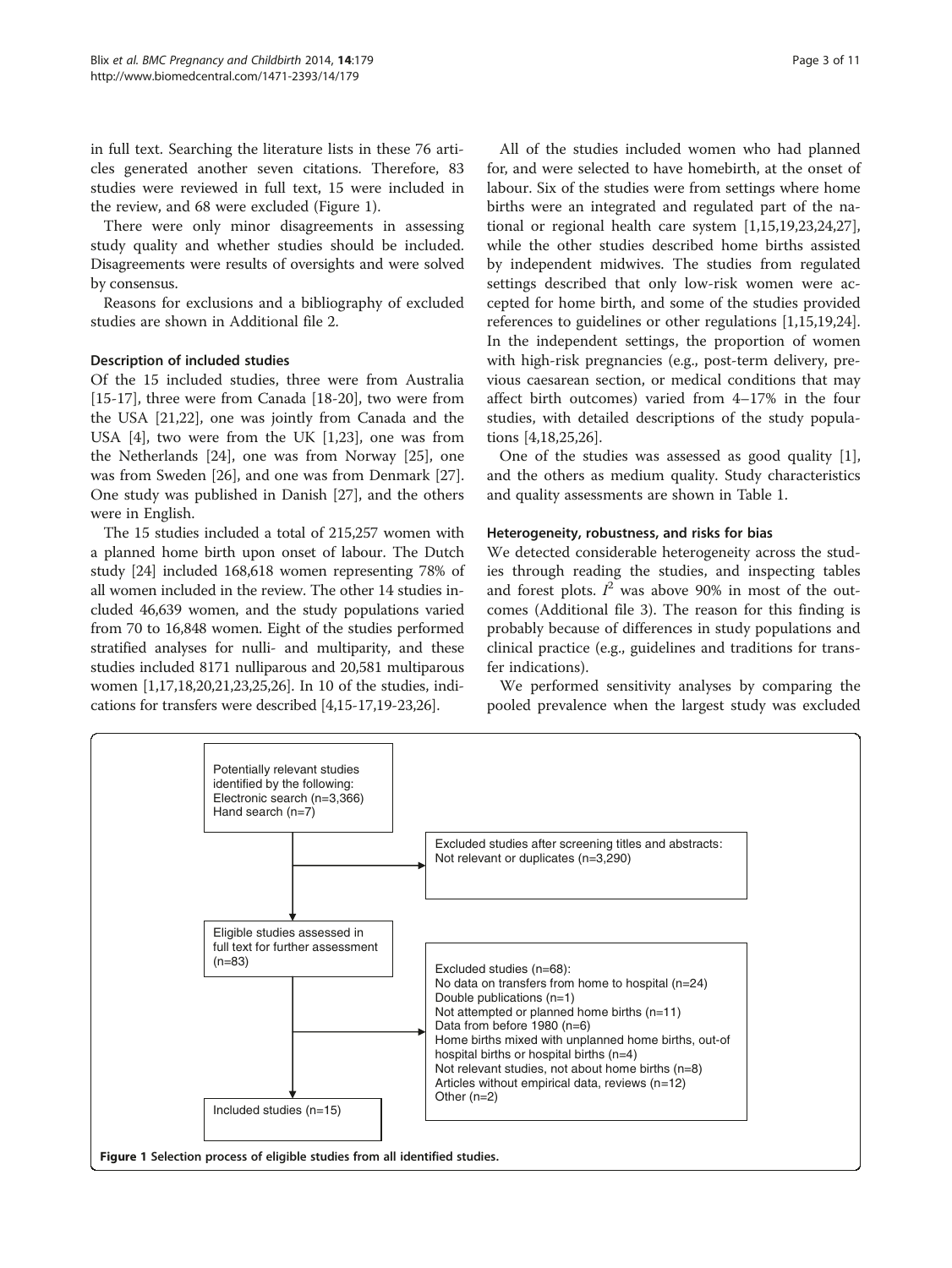# <span id="page-3-0"></span>Table 1 Description and quality assessments of included studies

| Study                                                                                                                                     | Inclusion criteria                                                                                   | <b>Participants Caregivers</b><br>(% PO <sup>1</sup> ) |                                                                                 | Study<br>design | Data source                                                        | <b>Duration of</b><br>observation<br>time after birth | Analyses<br>stratified<br>for parity                                                                                                                           | Study population representative Quality                                                                              |               |
|-------------------------------------------------------------------------------------------------------------------------------------------|------------------------------------------------------------------------------------------------------|--------------------------------------------------------|---------------------------------------------------------------------------------|-----------------|--------------------------------------------------------------------|-------------------------------------------------------|----------------------------------------------------------------------------------------------------------------------------------------------------------------|----------------------------------------------------------------------------------------------------------------------|---------------|
|                                                                                                                                           | Amelink-Verburg All women under midwifery                                                            | $N = 168,618$                                          | Primary level                                                                   | Prospective     | The Dutch Midwifery<br>Perinatal Database                          | 2 h after the                                         | <b>No</b>                                                                                                                                                      | Data from LVR1 covers 95% of                                                                                         | Medium        |
| care and with an intended<br>et al. [24]<br>home birth in the Netherlands<br>during 01.01.2001-31.12.2003                                 | (Parity not<br>described)                                                                            | midwifes                                               | (LVR1)                                                                          |                 | birth of the<br>placenta                                           |                                                       | midwifery practices.                                                                                                                                           |                                                                                                                      |               |
| Anderson                                                                                                                                  | All Nurse-midwifery practices                                                                        | $N = 11,084$                                           | Independent                                                                     |                 | Retrospective Data collection forms                                | "early postpartum No                                  |                                                                                                                                                                | 66% of midwifery practices                                                                                           | Medium        |
| et al. [22]                                                                                                                               | in the USA during 1987-1991                                                                          | (Parity not<br>described)                              | midwives                                                                        |                 | from the midwives                                                  | period"                                               |                                                                                                                                                                | participated.                                                                                                        |               |
| $BECG2$ [1]                                                                                                                               | All NHS trusts providing                                                                             | $N = 16,840$                                           | National Health                                                                 | Prospective     | Data collection forms                                              | 48 h postpartum                                       | Yes                                                                                                                                                            | 97% of trusts providing home                                                                                         | Good          |
|                                                                                                                                           | intrapartum care at home in<br>England (UK) during April<br>2008-April 2010                          | (27.2%)                                                | Service midwives                                                                |                 | from midwives and<br>hospitals                                     |                                                       |                                                                                                                                                                | birth services participated.<br>(Home births attended by<br>independent midwives in the<br>region were not included) |               |
| Blix et al. [25]                                                                                                                          | All planned home births<br>in Norway during                                                          | $N = 1631$<br>$(22.6\%)$                               | Independent<br>midwives                                                         |                 | Retrospective Midwives' patient files                              | 5 days<br>postpartum                                  | Yes                                                                                                                                                            | Unclear, probably >70% of all<br>planned home births during the                                                      | Medium        |
|                                                                                                                                           | 01.01.1990-31.12.2007                                                                                |                                                        |                                                                                 |                 |                                                                    |                                                       |                                                                                                                                                                | study period                                                                                                         |               |
| Davies et al. [23]                                                                                                                        | All women in the North<br>Regional Health Authority                                                  | $N = 177$                                              | National Health<br>Service midwives                                             | Prospective     | Data collection forms<br>Not described<br>Partly<br>from midwives, | Unclear, probably were all<br>planned home births     | Medium                                                                                                                                                         |                                                                                                                      |               |
|                                                                                                                                           | $(9.1\%)$<br>area (UK) who planned for<br>a home birth and<br>expected to deliver<br>in 1993         |                                                        |                                                                                 |                 | women and GP's                                                     |                                                       |                                                                                                                                                                | attended by NHS<br>midwives included.                                                                                |               |
| Hansen and                                                                                                                                | All home births assisted by                                                                          | $N = 102$                                              | Midwives                                                                        |                 | Retrospective Hospital patient files                               | Not described                                         | No                                                                                                                                                             | All planned home births assisted                                                                                     | Medium        |
| et al. [27]<br>midwives employed by<br>the local health authorities<br>in the Municipality of<br>Copenhagen (Denmark)<br>during 1980-1982 | (about 50%)                                                                                          | employed at<br>Hvidovre<br>Hospital                    |                                                                                 |                 |                                                                    |                                                       | by midwives employed by the<br>local health authorities were<br>included. (Home births attended<br>by independent midwives in the<br>region were not included) |                                                                                                                      |               |
| Howe [17]                                                                                                                                 | All home births attended                                                                             | $N = 165$                                              | Independent                                                                     |                 | Retrospective Midwifery registers                                  | Not described                                         | Partly                                                                                                                                                         | All midwives participated                                                                                            | <b>Medium</b> |
|                                                                                                                                           | by a registered midwife<br>in the south-west of<br>Western Australia during<br>01.01.1983-31.12.1986 | (31.5%)                                                | midwives                                                                        |                 |                                                                    |                                                       |                                                                                                                                                                |                                                                                                                      |               |
| Hutton                                                                                                                                    | All home births attended by                                                                          | $N = 6,692$                                            | Certified                                                                       |                 | Retrospective The Ontario Ministry                                 | Not described                                         | Partly                                                                                                                                                         | All planned home births were                                                                                         | Medium        |
| et al. [18]                                                                                                                               | Ontario midwives during<br>01.04.2003-31.03.2006<br>(Canada)                                         | (34.3%)                                                | midwives who<br>are required to<br>submit all data<br>to a regional<br>database |                 | of Health Database                                                 |                                                       |                                                                                                                                                                | included                                                                                                             |               |
| Johnson and                                                                                                                               | All home births involving                                                                            | $N = 5,418$                                            | Independent                                                                     | Prospective     | Data collection forms                                              | Not described                                         | No                                                                                                                                                             | 73% of the midwives asked.                                                                                           | Medium        |
| Daviss [4]                                                                                                                                | certified professional<br>midwives across the USA<br>and Canada during<br>01.01.2000-31.12.2000      | (31.2%)                                                | midwives                                                                        |                 | from the midwives                                                  |                                                       |                                                                                                                                                                | participated. <1% of the women<br>declined participation                                                             |               |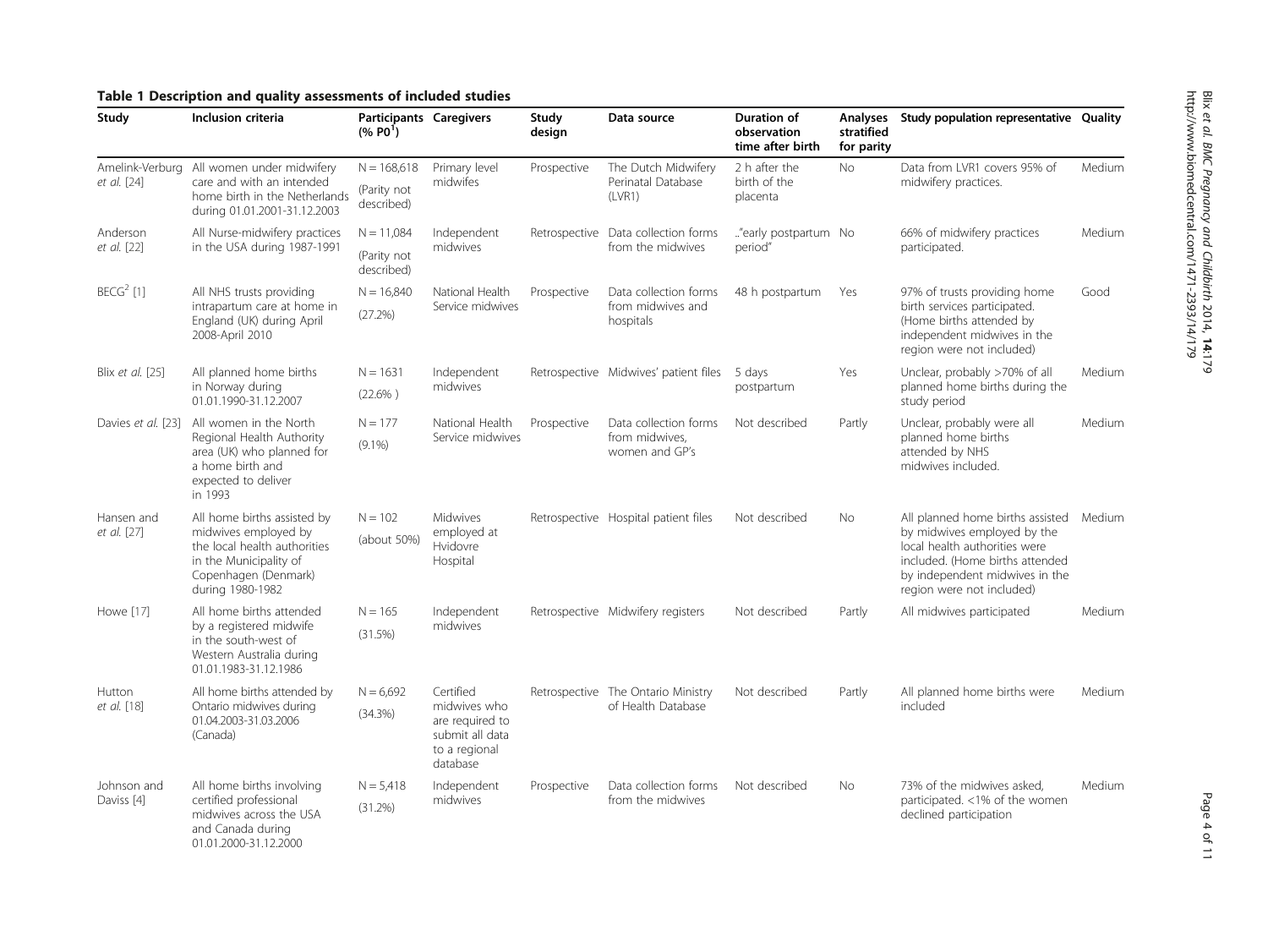# Table 1 Description and quality assessments of included studies (Continued)

| Janssen                  | All planned home births                                                                                                                    | $N = 797$                                                         | Regulated                                        | Prospective | Data collection forms                                                   | Not described                            | <b>No</b> | >99% of the data collection                                                                                                   | Medium |
|--------------------------|--------------------------------------------------------------------------------------------------------------------------------------------|-------------------------------------------------------------------|--------------------------------------------------|-------------|-------------------------------------------------------------------------|------------------------------------------|-----------|-------------------------------------------------------------------------------------------------------------------------------|--------|
| et al. [19]              | attended by regulated<br>midwives in British<br>Columbia (Canada) during<br>01.01.1998-31.12.1999                                          | (about 47%)                                                       | midwives                                         |             |                                                                         |                                          |           | forms were received                                                                                                           |        |
| Lindgren<br>et al. [26]  | All planned home births<br>in Sweden during<br>01.01.1992-31.07.2005                                                                       | $N = 1,025$<br>(23.8%)                                            | Independent<br>midwives                          |             | Retrospective Data collection forms<br>to the mothers                   | "shortly after<br>planned home<br>birth" | Yes       | 99% of the women asked.<br>agreed to participate. Unclear<br>if all home births were<br>identified.                           | Medium |
| McMurtrie<br>et al. [15] | The first 100 booked home<br>births at the St. George<br>Homebirth Program during<br>Nov 2005-March 2009 in<br>New South Wales (Australia) | $n = 70$<br>attempted<br>home births<br>(Parity not<br>described) | Midwives<br>employed at<br>St George<br>Hospital | Prospective | Databases at the<br>birth centre                                        | Not described                            | No        | All planned homebirths were<br>included. (Home births attended<br>by independent midwives in the<br>region were not included) | Medium |
| Murphy<br>et al. [21]    | All nurse-midwifery practices<br>providing home birth<br>services in the USA during<br>Dec 1994-Dec 1995                                   | $N = 1,221$<br>$(22.0\%)$                                         | Independent<br>midwives                          | Prospective | Data collection forms<br>from the midwives.<br>data from hospital files | Not described                            | Partly    | 64% of midwifery practices<br>participated. 20% of women<br>transferred to hospital were<br>lost-to-follow-up                 | Medium |
| Parratt et al. [16]      | All planned home births in<br>Victoria (Australia) during<br>1995-1998                                                                     | $N = 419$<br>(about 31%)                                          | Independent<br>midwives                          |             | Retrospective Midwives' patient files                                   | Not described                            | <b>No</b> | 50-60 births were not included                                                                                                | Medium |
| Tyson [20]               | All planned midwife-attended<br>home births in Toronto<br>(Canada) during Jan 1983-<br>Jul 1988                                            | $N = 1,001$<br>(Parity not<br>described)                          | Independent<br>midwives                          |             | Retrospective Midwives' patient files                                   | 4 days<br>postpartum                     | Yes       | All midwives participated                                                                                                     | Medium |

 $1^{1}$ P0 = nulliparous women.  $2^{2}$ Birthplace in England Collaborative Group.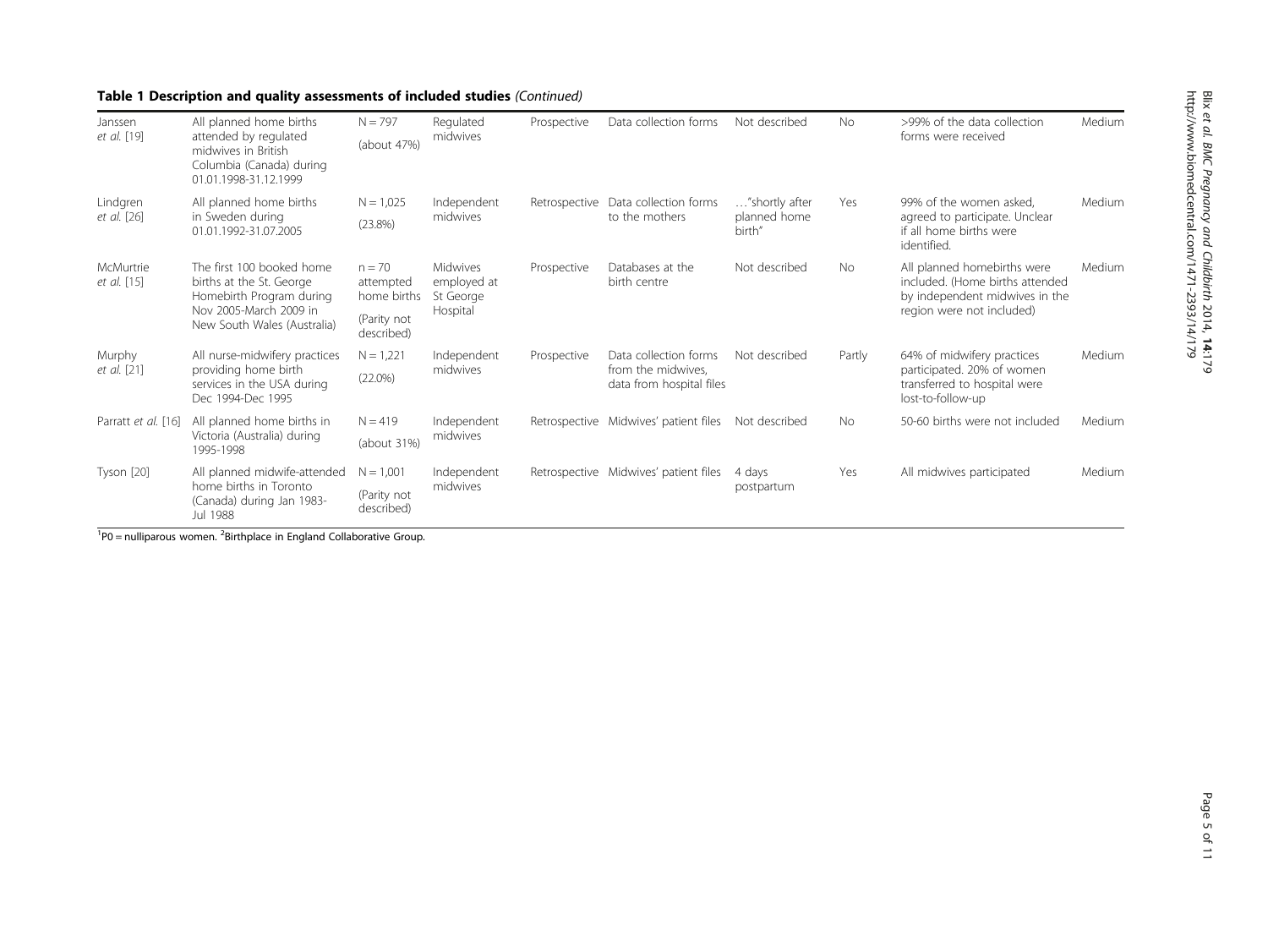[[24\]](#page-9-0), in studies where parity was described [\[1,4,17](#page-9-0)-[19](#page-9-0),[21](#page-9-0), [23,25](#page-9-0)[-27\]](#page-10-0), in studies where parity was not described [[15,20,22,24\]](#page-9-0), in studies where home births were booked with independent midwives [[3](#page-9-0),[4,16-18,20-22,25](#page-9-0)], in studies from settings where home births were an integrated part of the regional or national health care system [[1,15,19,23,24,](#page-9-0)[27\]](#page-10-0), and in studies with 10,000 to 100,000 women included [[1,22](#page-9-0)], with 1000 to 10,000 women included [[3,4,20,21,25\]](#page-9-0), and with less than 1000 women included [\[15](#page-9-0)-[17,19,23,](#page-9-0)[27](#page-10-0)]. In some cases, there were considerable differences between the estimates when comparing a fixed-effect model and a random-effect model, which indicated large differences in results and study sizes. Estimation of the proportion of women transferred to hospital lacked robustness across the sensitivity analyses, while estimation of the proportion of women and neonates transferred for foetal distress, postpartum haemorrhage, respiratory problems, and emergency transfers remained more stable (Additional file [3\)](#page-9-0).

Risks of selection bias are linked to what degree the study populations are representative for all planned home births in the country or region. Some of the studies did not include all home births in the country or region, and it is unclear if the study populations were representative for the total populations [[4,16](#page-9-0),[21](#page-9-0),[22](#page-9-0),[25](#page-9-0)] (Table [1\)](#page-3-0).

Prospective data collection usually provides better study quality than retrospective data collection. Seven of the 15 included studies had a prospective study design [[1,4,15,19,21,23,24\]](#page-9-0) (Table [1\)](#page-3-0).

Because of heterogeneity and lack of robustness across the studies, there were considerable risks for bias if performing meta-analyses of the prevalence of transfers (Additional file [3](#page-9-0)). Therefore, we decided to descriptively present the findings.

# All transfers

The total proportion of women transferred to hospital during labour or after birth, varied from 9.9% to 31.9% across the studies (Table [2](#page-6-0)).

In nulliparous women, the proportion of all transfers varied from 23.4% to 45.4%, and in multiparous women it ranged from 5.8% to 12.0%. There was a higher rate of transfer in studies from settings where home births were an integrated and regulated part of the national or regional health care system [[1,15,19,23,24,](#page-9-0)[27\]](#page-10-0) than in settings with independent midwives [[4,16-18,20](#page-9-0)-[22](#page-9-0),[25](#page-9-0),[28](#page-10-0)] (Table [2\)](#page-6-0).

# Transfer during labour

Most transfers to hospital occurred during labour and before the birth of the neonate. Across the 15 included studies, 8.2% to 24.1% were transferred. Seven studies that performed analyses stratified for nulli-and multiparity reported that 22.5% to 56.3% of all nulliparous women were transferred. In multiparous women, these proportions ranged from 4.4% to 16.1%.

Slow progress in labour was the most frequent indication for transfer in nulli- and multiparous women, occurring in 5.2% to 9.8% of all planned home births. Transfers because of foetal distress ranged from 1.0% to 3.6% (Table [2\)](#page-6-0).

# Transfer after birth

Between 1.7% and 7.3% of women and neonates were transferred to hospital after birth. Four studies provided analyses stratified for parity; between 1.6% and 8.9% of nulliparous women and between 1.6% and 5.5% of the multiparous women were transferred after birth. Nine of the 15 included studies described the time span for transfers after birth, and this time varied from 2 hours to 5 days.

Between 0% and 0.2% of the women were transferred because of postpartum haemorrhage, and between 0.3% and 1.4% of neonates were transferred because of respiratory problems (Table [2\)](#page-6-0).

# Emergency transfers

Eight of the included studies reported the proportion of emergency transfers, and it varied from 0% to 5.4% (Table [2\)](#page-6-0).

The definitions of an emergency transfer varied across the studies. Some studies gave an overall definition, while others listed the indications defined as emergencies (Table [3\)](#page-8-0).

# **Discussion**

In the present review, we found that the proportion of transfer from home to hospital during and after planned home births varied from 9.9% to 31.9% across the study populations. In nulliparous, this proportion varied from 23.4% to 45.4%, and in multiparous, it ranged from 5.8% to 12.0%.

The proportion of transfer from home to hospital was higher in studies from settings where home births were an integrated part of the health care system compared with home births assisted by independent midwives. The study populations from regulated settings probably had slightly more nulliparous women included than in studies where independent midwives assisted births (Table [1](#page-3-0)). However, this was difficult to assess because not all of the studies reported parity. The proportion of nulliparous women in a study population affects transfer rates because nulliparous women are transferred more often than multiparous women. Another reason for the difference in transfer rates could be that in regulated settings, there are more strict guidelines for transfers and less room for individual assessments than in settings with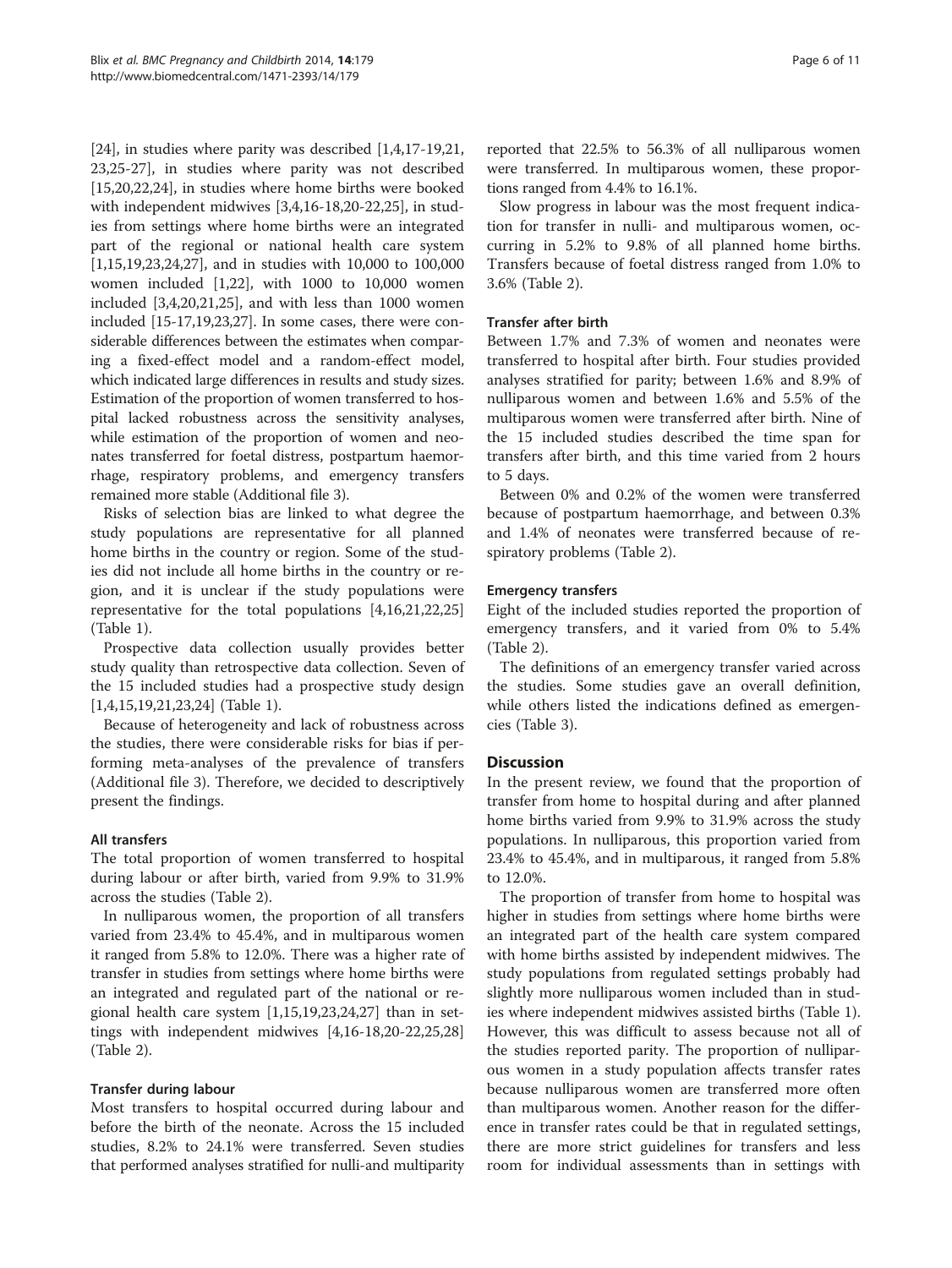<span id="page-6-0"></span>

|  | Table 2 Outcome events and prevalence of transfers from |  |
|--|---------------------------------------------------------|--|
|  | home to hospital in planned home births                 |  |

|                                      | Outcome<br>events, (n/N) | Prevalence | (95% CI)        |
|--------------------------------------|--------------------------|------------|-----------------|
| All transfers <sup>1,2</sup>         |                          |            |                 |
| Amelink-Verburg et al. [24]          | 53809/168618             | 31.9       | $(31.7 - 32.1)$ |
| Anderson et al. [22]                 | 1093/11081               | 9.9        | $(9.3 - 10.4)$  |
| $BECG3$ [1]                          | 3530/16840               | 21.0       | $(20.3 - 21.6)$ |
| Blix et al. [25]                     | 197/1631                 | 12.1       | $(10.5 - 13.8)$ |
| Davies et al. [23]                   | 39/177                   | 22.0       | $(16.2 - 28.9)$ |
| Hansen et al. [27]                   | 29/102                   | 28.4       | $(19.9 - 38.2)$ |
| Howe [17]                            | 34/165                   | 20.6       | $(14.7 - 27.6)$ |
| Hutton et al. [18]                   | 954/6692                 | 14.3       | $(13.4 - 15.1)$ |
| Janssen et al. [19]                  | 165/797                  | 20.7       | $(17.9 - 23.7)$ |
| Johnson and Daviss [4]               | 655/5418                 | 12.1       | $(11.2 - 13.0)$ |
| Lindgren et al. [26]                 | 128/1025                 | 12.5       | $(10.5 - 14.7)$ |
| McMurtrie et al. [15]                | 10/70                    | 14.3       | $(7.1 - 24.7)$  |
| Murphy et al. [21]                   | 126/1221                 | 10.3       | $(8.7 - 12.2)$  |
| Parratt et al. [16]                  | 64/419                   | 15.3       | $(12.0 - 19.1)$ |
| Tyson [20]                           | 165/1001                 | 16.5       | $(14.2 - 18.9)$ |
| Transfers during labour <sup>2</sup> |                          |            |                 |
| Amelink-Verburg et al. [24]          | 40636/168618             | 24.1       | $(23.9 - 24.3)$ |
| Anderson et al. [22]                 | 905/11081                | 8.2        | $(7.7 - 8.7)$   |
| BECG <sup>3</sup> [1]                | 2387/16840               | 14.2       | $(13.7 - 14.7)$ |
| Blix et al. [25]                     | 156/1631                 | 9.6        | (8.2.11.1)      |
| Davies et al. [23]                   | 35/177                   | 19.8       | $(14.2 - 26.4)$ |
| Howe [17]                            | 23/165                   | 13.9       | $(9.0 - 20.2)$  |
| Hutton et al. [18]                   | 835/6692                 | 12.5       | $(11.7 - 13.3)$ |
| Janssen et al. [19]                  | 142/797                  | 17.8       | $(15.2 - 20.7)$ |
| Johnson and Daviss [4]               | 546/5418                 | 10.1       | $(9.3 - 10.9)$  |
| Lindgren et al. [26]                 | 109/1025                 | 10.6       | $(8.8 - 12.7)$  |
| McMurtrie et al. [15]                | 7/70                     | 10.0       | $(4.1 - 19.5)$  |
| Murphy et al. [21]                   | 102/1221                 | 8.4        | $(6.9 - 10.0)$  |
| Parratt et al. [16]                  | 51/419                   | 12.2       | $(9.2 - 15.7)$  |
| Tyson [20]                           | 141/1001                 | 14.1       | $(12.0 - 16.4)$ |
| Transfers after birth <sup>2</sup>   |                          |            |                 |
| Amelink-Verburg et al. [24]          | 3204/168618              | 1.9        | $(1.8 - 2.0)$   |
| Anderson et al. [22]                 | 188/11081                | 1.7        | $(1.5 - 2.0)$   |
| $BECG3$ [1]                          | 1046/16040               | 6.2        | $(5.9 - 6.6)$   |
| Blix et al. [25]                     | 41/1631                  | 2.5        | $(1.8 - 3.4)$   |
| Davies et al. [23]                   | 4/177                    | 2.3        | $(0.6 - 5.7)$   |
| Howe [17]                            | 12/165                   | 7.3        | $(3.8 - 12.4)$  |
| Hutton et al. [18]                   | 119/6692                 | 1.8        | $(1.5 - 2.1)$   |
| Janssen et al. [19]                  | 23/797                   | 2.9        | $(1.8 - 4.3)$   |
| Johnson and Daviss [4]               | 37/5418                  | 0.7        | $(0.5 - 0.9)$   |
| Lindgren et al. [26]                 | 19/1025                  | 1.9        | $(1.1 - 2.9)$   |

# Table 2 Outcome events and prevalence of transfers from home to hospital in planned home births (Continued)

| McMurtrie et al. [15]                              | 3/70        | 4.3 | $(0.9 - 12.0)$ |
|----------------------------------------------------|-------------|-----|----------------|
| Murphy et al. [21]                                 | 24/1221     | 2.0 | $(1.3 - 2.9)$  |
| Parratt et al. [16]                                | 13/419      | 3.1 | $(1.7 - 5.2)$  |
| Tyson [20]                                         | 24/1001     | 2.4 | $(1.5 - 3.5)$  |
| <b>Emergency transfers</b>                         |             |     |                |
| Amelink-Verburg et al. [24]                        | 5735/168618 | 3.4 | $(3.3 - 3.5)$  |
| Anderson et al. [22]                               | 202/11081   | 1.8 | $(1.6 - 2.1)$  |
| Blix et al. [25]                                   | 16/1631     | 1.0 | $(0.6-1.6)$    |
| Davies et al. [23]                                 | 0/177       | 0.0 | $(0.0 - 2.1)$  |
| Hansen et al. [27]                                 | 1/102       | 1.0 | $(0.0 - 5.3)$  |
| Hutton et al. [18]                                 | 361/6692    | 5.4 | $(4.9 - 6.0)$  |
| Janssen et al. [19]                                | 27/797      | 3.4 | $(2.2 - 4.9)$  |
| Johnson and Daviss [4]                             | 185/5418    | 3.4 | $(2.9 - 3.9)$  |
| Transfers for slow progress in labour <sup>2</sup> |             |     |                |
| Anderson et al. [22]                               | 612/11081   | 5.5 | $(5.1 - 6.0)$  |
| Blix et al. [25]                                   | 108/1631    | 6.6 | $(5.5 - 7.9)$  |
| Anderson et al. [22]                               | 13/177      | 7.3 | $(4.0 - 12.2)$ |
| Howe [17]                                          | 13/165      | 7.9 | $(4.3 - 13.1)$ |
| Janssen et al. [19]                                | 56/797      | 7.0 | $(5.4 - 9.0)$  |
| Johnson and Daviss [4]                             | 326/5418    | 6.0 | $(5.4 - 6.7)$  |
| Lindgren et al. [26]                               | 66/1025     | 6.4 | $(5.0 - 8.1)$  |
| McMurtrie et al. [15]                              | 6/70        | 8.6 | $(3.2 - 17.7)$ |
| Murphy et al. [21]                                 | 63/1221     | 5.2 | $(4.0 - 6.7)$  |
| Parratt et al. [16]                                | 26/419      | 6.2 | $(4.1 - 9.0)$  |
| Tyson [20]                                         | 98/1001     | 9.8 | $(8.0 - 11.8)$ |
| Transfers for fetal distress <sup>2</sup>          |             |     |                |
| Anderson et al. [22]                               | 170/11081   | 1.5 | $(1.3 - 1.8)$  |
| Davies et al. [23]                                 | 2/177       | 1.1 | $(0.1 - 4.0)$  |
| Howe [17]                                          | 2/165       | 1.2 | $(0.1 - 4.3)$  |
| Janssen et al. [19]                                | 29/797      | 3.6 | $(2.5 - 5.2)$  |
| Johnson and Daviss [4]                             | 119/5418    | 2.2 | $(1.8 - 2.6)$  |
| Lindgren et al. [26]                               | 11/1025     | 1.1 | $(0.5 - 1.9)$  |
| McMurtrie et al. [15]                              | 1/70        | 1.4 | $(0.0 - 7.7)$  |
| Murphy et al. [21]                                 | 13/1221     | 1.1 | $(0.6 - 1.8)$  |
| Tyson [20]                                         | 24/1001     | 2.4 | $(1.5 - 3.5)$  |
| Transfers for PPH <sup>2</sup>                     |             |     |                |
| Anderson et al. [22]                               | 44/11081    | 0.4 | $(0.3 - 0.5)$  |
| Davies et al. [23]                                 | 0/177       | 0.0 | $(0.0 - 0.2)$  |
| Howe [17]                                          | 1/165       | 0.6 | $(0.0 - 3.3)$  |
| Janssen et al. [19]                                | 4/797       | 0.5 | $(0.1 - 1.3)$  |
| Johnson and Daviss [4]                             | 34/5418     | 0.6 | $(0.4 - 0.9)$  |
| Lindgren et al. [26]                               | 9/1025      | 0.9 | $(0.4 - 1.7)$  |
| McMurtrie et al. [15]                              | 1/70        | 1.4 | $(0.0 - 7.7)$  |
| Murphy et al. [21]                                 | 3/1221      | 0.2 | $(0.0 - 0.7)$  |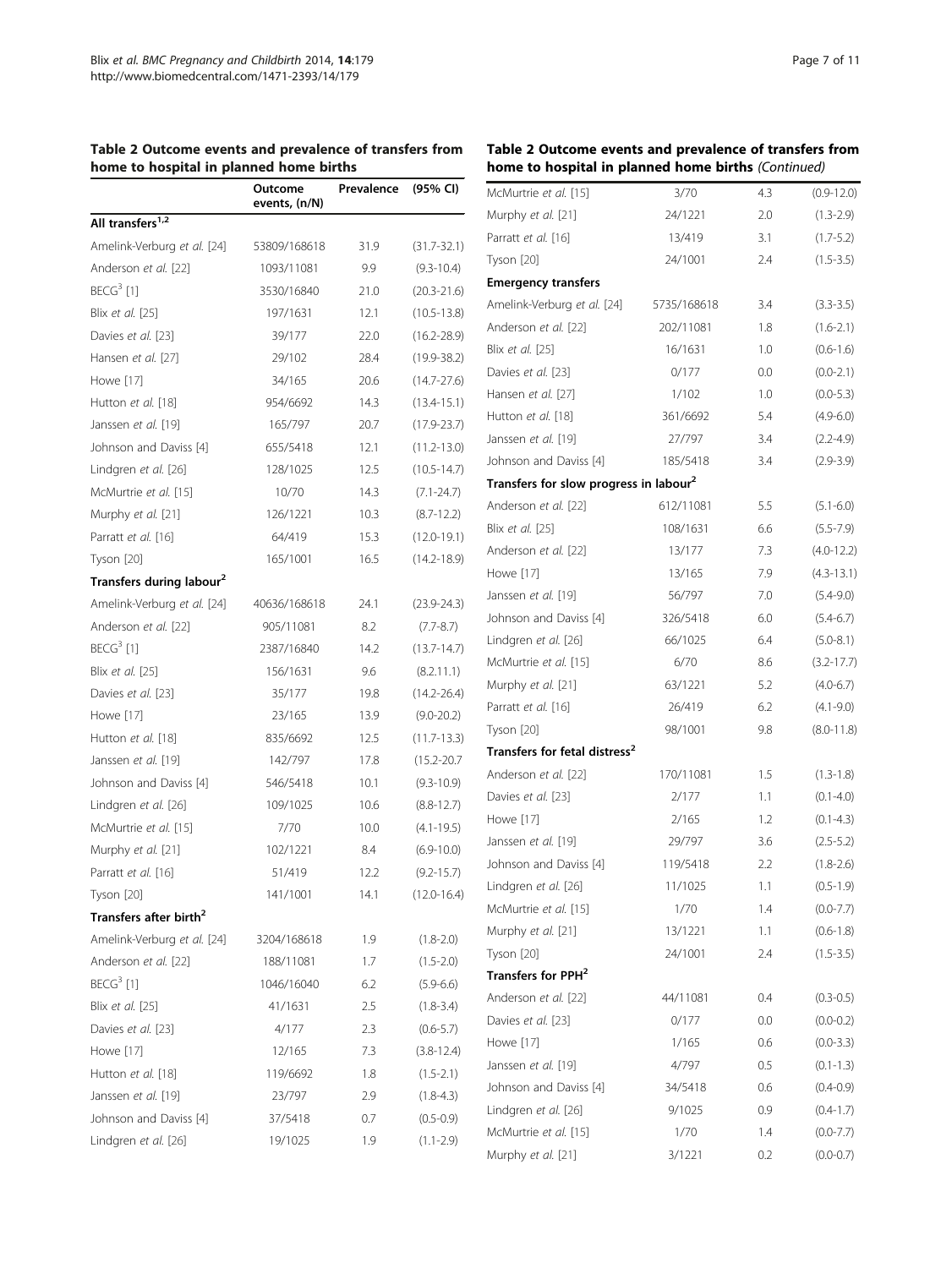| Table 2 Outcome events and prevalence of transfers from |  |
|---------------------------------------------------------|--|
| home to hospital in planned home births (Continued)     |  |

| Parratt et al. [16]                             | 6/419    | 1.4 | $(0.5 - 3.1)$ |
|-------------------------------------------------|----------|-----|---------------|
| Tyson [20]                                      | 7/1001   | 0.7 | $(0.3 - 1.4)$ |
| Transfers for respiratory problems <sup>2</sup> |          |     |               |
| Anderson et al. [22]                            | 62/11081 | 0.6 | $(0.4 - 0.7)$ |
| Howe [17]                                       | 1/165    | 0.6 | $(0.0 - 3.3)$ |
| Janssen et al. [19]                             | 7/797    | 0.9 | $(0.4-1.8)$   |
| Johnson and Daviss [4]                          | 33/5418  | 0.6 | $(0.4 - 0.9)$ |
| McMurtrie et al. [15]                           | 1/70     | 1.4 | $(0.0 - 7.8)$ |
| Murphy et al. [21]                              | 7/1221   | 0.6 | $(0.2 - 1.2)$ |
| Parratt et al. [16]                             | 2/419    | 0.5 | $(0.1 - 1.7)$ |
| Tyson [20]                                      | 3/1001   | 0.3 | $(0.1 - 0.8)$ |

#### All transfers in settings where home births are an integrated and regulated part of the national or regional health care system<sup>1,2</sup>

| Amelink-Verburg et al. [24] | 53809/168618 | 31.9 | $(31.7 - 32.1)$ |
|-----------------------------|--------------|------|-----------------|
| BECG <sup>3</sup> [1]       | 3530/16840   | 21.0 | $(20.3 - 21.6)$ |
| Davies et al. [23]          | 39/177       | 22.0 | $(16.2 - 28.9)$ |
| Hansen et al. [27]          | 29/102       | 28.4 | $(19.9 - 38.2)$ |
| Janssen et al. [19]         | 165/797      | 20.7 | $(17.9 - 23.7)$ |
| McMurtrie et al. [15]       | 10/70        | 14.3 | $(7.1 - 24.7)$  |

# All transfers in settings where the births were booked with<br>independent midwives<sup>1,2</sup>

| Anderson et al. [22]                   | 1093/11081 | 9.9  | $(9.3 - 10.4)$  |
|----------------------------------------|------------|------|-----------------|
| Blix et al. [25]                       | 197/1631   | 12.1 | $(10.5 - 13.8)$ |
| Howe [17]                              | 34/165     | 20.6 | $(14.7 - 27.6)$ |
| Hutton et al. [18]                     | 954/6692   | 14.3 | $(13.4 - 15.1)$ |
| Johnson and Daviss [4]                 | 655/5418   | 12.1 | $(11.2 - 13.0)$ |
| Lindgren et al. [26]                   | 128/1025   | 12.5 | $(10.5 - 14.7)$ |
| Murphy et al. [21]                     | 126/1221   | 10.3 | $(8.7 - 12.2)$  |
| Parratt et al. [16]                    | 64/419     | 15.3 | $(12.0 - 19.1)$ |
| Tyson [20]                             | 165/1001   | 16.5 | $(14.2 - 18.9)$ |
| Nulliparas, all transfers <sup>1</sup> |            |      |                 |
| $BECG3$ [1]                            | 2057/4568  | 45.4 | $(44.0 - 46.9)$ |
| Blix et al. [25]                       | 117/369    | 31.7 | $(27.0 - 36.7)$ |
| Howe [17]                              | 14/52      | 26.9 | $(15.6 - 41.0)$ |
| Hutton et al. [18]                     | 704/2293   | 30.7 | $(28.8 - 32.6)$ |
| Lindgren et al. [26]                   | 57/244     | 23.4 | $(18.2 - 29.2)$ |
| Tyson [20]                             | 116/360    | 32.2 | $(27.4 - 37.3)$ |
| Nulliparas, transfers during labour    |            |      |                 |
| $BECG3$ [1]                            | 1605/4568  | 35.1 | $(33.8 - 36.5)$ |
| Blix et al. [25]                       | 100/369    | 27.1 | $(22.6 - 31.9)$ |
| Davies et al. [23]                     | 9/16       | 56.3 | $(29.9 - 80.2)$ |
| Hutton et al. [18]                     | 638/2293   | 27.8 | $(26.0 - 29.7)$ |
| Lindgren et al. [26]                   | 53/244     | 21.7 | $(16.7 - 27.4)$ |
| Murphy et al. [21]                     | 73/269     | 27.1 | $(21.9 - 32.9)$ |
| Tyson [20]                             | 102/360    | 28.3 | $(23,7-33.3)$   |
|                                        |            |      |                 |

#### Table 2 Outcome events and prevalence of transfers from home to hospital in planned home births (Continued)

| Nulliparas, transfers after birth      |            |      |                 |
|----------------------------------------|------------|------|-----------------|
| $BECG3$ [1]                            | 407/4568   | 8.9  | $(8.1 - 9.8)$   |
| Blix et al. [25]                       | 17/369     | 4.6  | $(2.7 - 7.2)$   |
| Lindgren et al. [26]                   | 4/244      | 1.6  | $(0.4 - 4.1)$   |
| Tyson [20]                             | 14/360     | 3.9  | $(2.1 - 6.4)$   |
| Multiparas, all transfers <sup>1</sup> |            |      |                 |
| $BECG3$ [1]                            | 1472/12272 | 12.0 | $(11.4 - 12.6)$ |
| Blix et al. [25]                       | 80/1262    | 6.3  | $(5.1 - 7.8)$   |
| Howe [17]                              | 12/113     | 10.6 | $(5.6 - 17.8)$  |
| Hutton et al. [18]                     | 250/4339   | 5.8  | $(5.1 - 6.5)$   |
| Lindgren et al. [26]                   | 71/781     | 9.1  | $(7.2 - 11.3)$  |
| Tyson [20]                             | 49/641     | 7.6  | $(5.7 - 10.0)$  |
| Multiparas, transfers during labour    |            |      |                 |
| $BECG3$ [1]                            | 782/12272  | 6.4  | $(5.9 - 6.8)$   |
| Blix et al. [25]                       | 56/1262    | 4.4  | $(3.4 - 5.7)$   |
| Davies et al. [23]                     | 26/161     | 16.1 | $(10.8 - 22.8)$ |
| Hutton et al. [18]                     | 197/4339   | 4.5  | $(3.9 - 5.2)$   |
| Lindgren et al. [26]                   | 56/781     | 7.2  | $(5.5-9.2)$     |
| Murphy et al. [21]                     | 54/952     | 5.7  | $(4.3 - 7.3)$   |
| Tyson [20]                             | 39/641     |      |                 |
| Multiparas, transfers after birth      |            |      |                 |
| $BECG3$ [1]                            | 639/12272  | 5.2  | $(4.8 - 5.6)$   |
| Blix et al. [25]                       | 24/1262    | 1.9  | $(1.2 - 2.8)$   |
| Lindgren et al. [26]                   | 15/781     | 1.9  | $(1.1 - 3.1)$   |
| Tyson [20]                             | 10/641     | 1.6  | $(0.8 - 2.9)$   |

 $1''$ All transfers" refers to total transfers during labour and after birth.<br><sup>2</sup>In both pulli- and multiparous women.

<sup>2</sup>In both nulli- and multiparous women.

<sup>3</sup>BECG = Birthplace in England Collaborative Group.

independent midwives. In addition, in settings where home births are not part of the system, women might receive less information regarding home births. Those who choose home birth are probably a selected and motivated group, and less likely to be transferred. Assessment of what transfer rates should be to provide the best outcomes is difficult. Rates of transfer are not necessarily indicators of quality of care or a potential for adverse outcomes. High rates of transfer may be due to weather or traffic conditions, with the need for anticipatory planning. However, a low transfer rate may lead to cases of death and serious morbidity that could have been avoided. A high transfer rate may lead to unnecessary interventions and less patient satisfaction.

Whether there are different outcomes of home births in settings where home births are an integrated part of the health care system compared with home births assisted by independent midwives is unknown. A study from the UK compared outcomes of 1462 women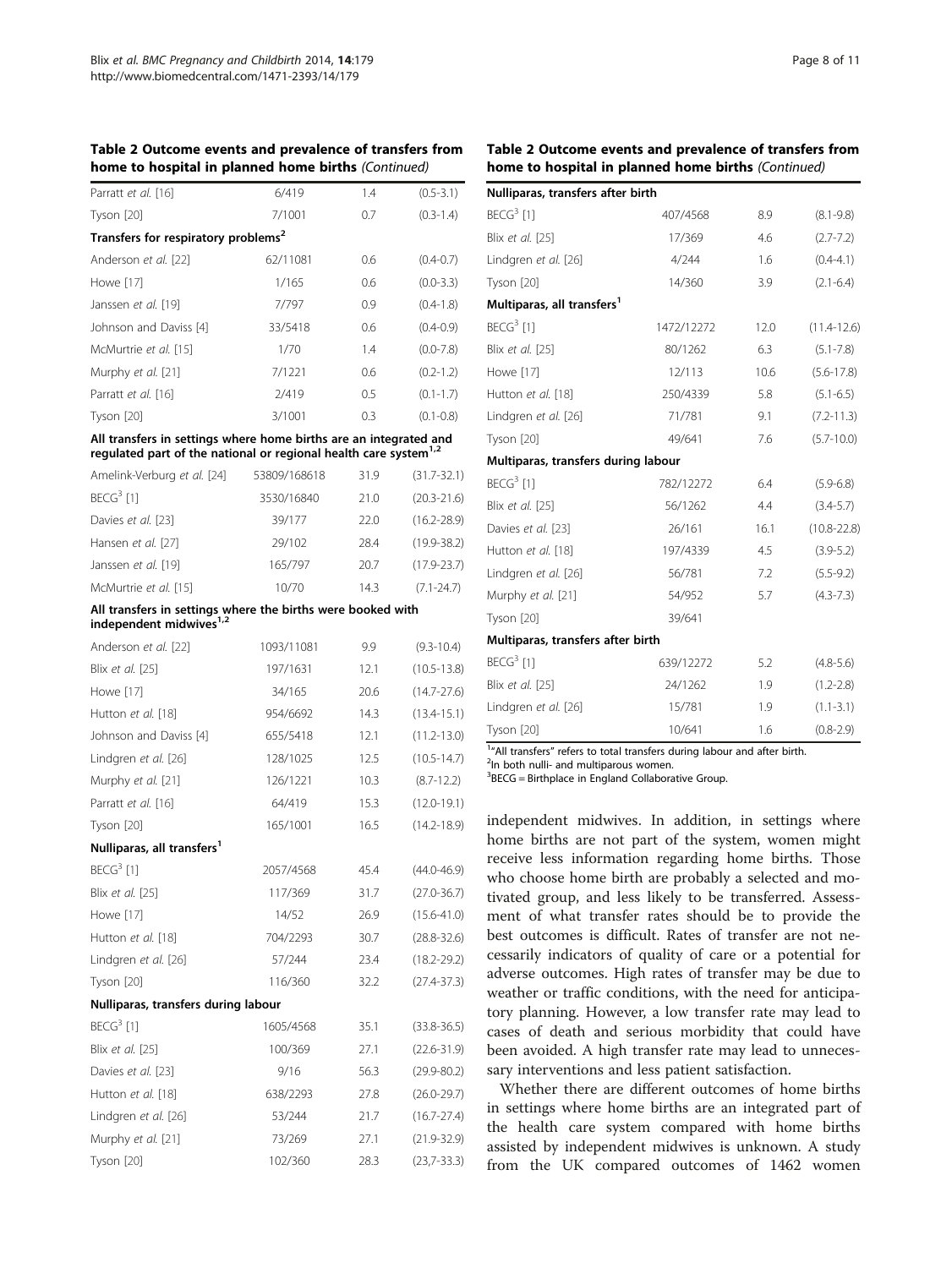| Study                       | Study definitions of emergency transfers                                                                                                                                                                                                                                                                                                                                                                                                                                                                       |
|-----------------------------|----------------------------------------------------------------------------------------------------------------------------------------------------------------------------------------------------------------------------------------------------------------------------------------------------------------------------------------------------------------------------------------------------------------------------------------------------------------------------------------------------------------|
| Amelink-Verburg et al. [24] | "a referral for a complication that cannot be treated at the primary care level and that requires immediate diagnostics<br>or treatment at the secondary care level" (Mother: Fetal distress, placental problems, abnormal presentation together<br>with ruptured membranes, postpartum haemorrhage > 1000 ml, intrapartum fetal death. Neonate: early postnatal Apgar<br>score >7 at 5 minutes, respiratory problems including meconium aspiration, congenital malformations with need of<br>immediate care). |
| Anderson et al. [22]        | Failure to progress, fetal distress, meconium in liguor, nonvertex presentations, postpartum haemorrhage, neonatal<br>asphyxia, serious anomalies.                                                                                                                                                                                                                                                                                                                                                             |
| Blix et al. [25]            | That the condition of the mother, fetus or infant demanded medical assistance as soon as possible.                                                                                                                                                                                                                                                                                                                                                                                                             |
| Davies et al. [23]          | Need for obstetric intervention within one hour after transfer.                                                                                                                                                                                                                                                                                                                                                                                                                                                |
| Janssen et al. [19]         | Fetal distress, meconium in liquor, breech presentation, active herpes, midwife not available, obstructed labour, retained<br>placenta, repair episiotomy, postpartum haemorrhage, asphyxia, neonatal respiratory distress, distended abdomen<br>in infant.                                                                                                                                                                                                                                                    |
| Johnson and Daviss [4]      | Based on primary reason for transport.                                                                                                                                                                                                                                                                                                                                                                                                                                                                         |
| Hansen et al. [27]          | Poor fetal heart rate.                                                                                                                                                                                                                                                                                                                                                                                                                                                                                         |
| Hutton et al. [18]          | Transported from home to hospital by ambulance during labour or immediately after delivery.                                                                                                                                                                                                                                                                                                                                                                                                                    |

<span id="page-8-0"></span>Table 3 Definitions of "emergency transfer" across the studies

assisted by independent midwives and 8676 women assisted by National Health Service midwives in all settings (obstetric units, midwifery-led units, and home births) [\[29](#page-10-0)]. Only 0.4% of the women assisted by National Health Service midwives gave birth at home, while 66.0% of the women assisted by independent midwives did so. These analyses did not adjust for place of birth, and the study design did not allow for conclusions in home births per se. This previous study found that although many outcomes were significantly better in women assisted by independent midwives compared with those assisted by National Health Service midwives, the perinatal mortality rate was higher among high-risk cases. When excluding high-risk cases from the analyses, there was no significant difference in the perinatal mortality rate between the two cohorts. The reasons for accepting high-risk cases in home birth settings should be further explored. This raises the issue of whether independent midwives are more willing to accept such women, or whether the women themselves are exerting pressure on midwives to accept them for home birth.

Our review showed that there was less variability across the included studies, and also less heterogeneity, when analysing transfers for specific indications, such as slow progress in labour, foetal distress, postpartum haemorrhage, and neonatal respiratory problems. One Canadian study reported a higher proportion of transfers because of foetal distress [[19,20\]](#page-9-0). We could not find any methodological reasons why this study had a higher prevalence than the other studies.

Emergency transfers were differently defined across the studies. In one study, slow progress was one of the definitions for an emergency transfer [\[22\]](#page-9-0). However, this is usually not regarded as an emergency situation. In the study with the highest proportion of emergency transfers, the definition of an emergency transfer was if the

mother or neonate was transported to hospital by ambulance [\[18](#page-9-0)]. To compare results across studies, having a standard definition of emergency transfers in planned home births would be useful. We considered that the definition of emergency transfer from the study in the Netherlands [\[24\]](#page-9-0) was the best and most detailed (Table 3).

Women and neonates who experience emergency transfers during labour and immediately after the birth are probably a vulnerable group with higher risks for adverse outcomes. The studies in our review reported outcomes according to the principle of intention-to-treat, and provided no detailed description on outcomes in women and neonates after an emergency transfer. Mori et al. found that women who had planned for a home birth in England and Wales between 1994 and 2003, but were transferred to hospital, had the highest risk for intrapartum-related perinatal mortality. The authors emphasised that the results should be interpreted with caution because of inconsistencies in the recorded data [[30\]](#page-10-0). A critical appraisal found weaknesses in the study design and that estimates of risk were inaccurate [\[31](#page-10-0)]. Evers et al. found an increased risk for perinatal death in women referred from midwifery care to obstetric care during labour in Utrecht in the Netherlands [[32\]](#page-10-0). The results and conclusions of the study by Evers et al. [[32](#page-10-0)] have also been discussed and questioned [\[33,34\]](#page-10-0). De Jonge et al. found that low-risk women with planned home births had a lower rate of severe maternal outcomes than those with planned hospital births [[35](#page-10-0)]. Severe adverse outcomes were defined as postpartum haemorrhage >1000 ml, manual removal of the placenta and severe acute maternal morbidity (admission to an intensive care unit, eclampsia, blood transfusion of four or more packed cells, and other serious events). Among planned home births, severe acute maternal morbidity was 1.5/1000, postpartum haemorrhage occurred in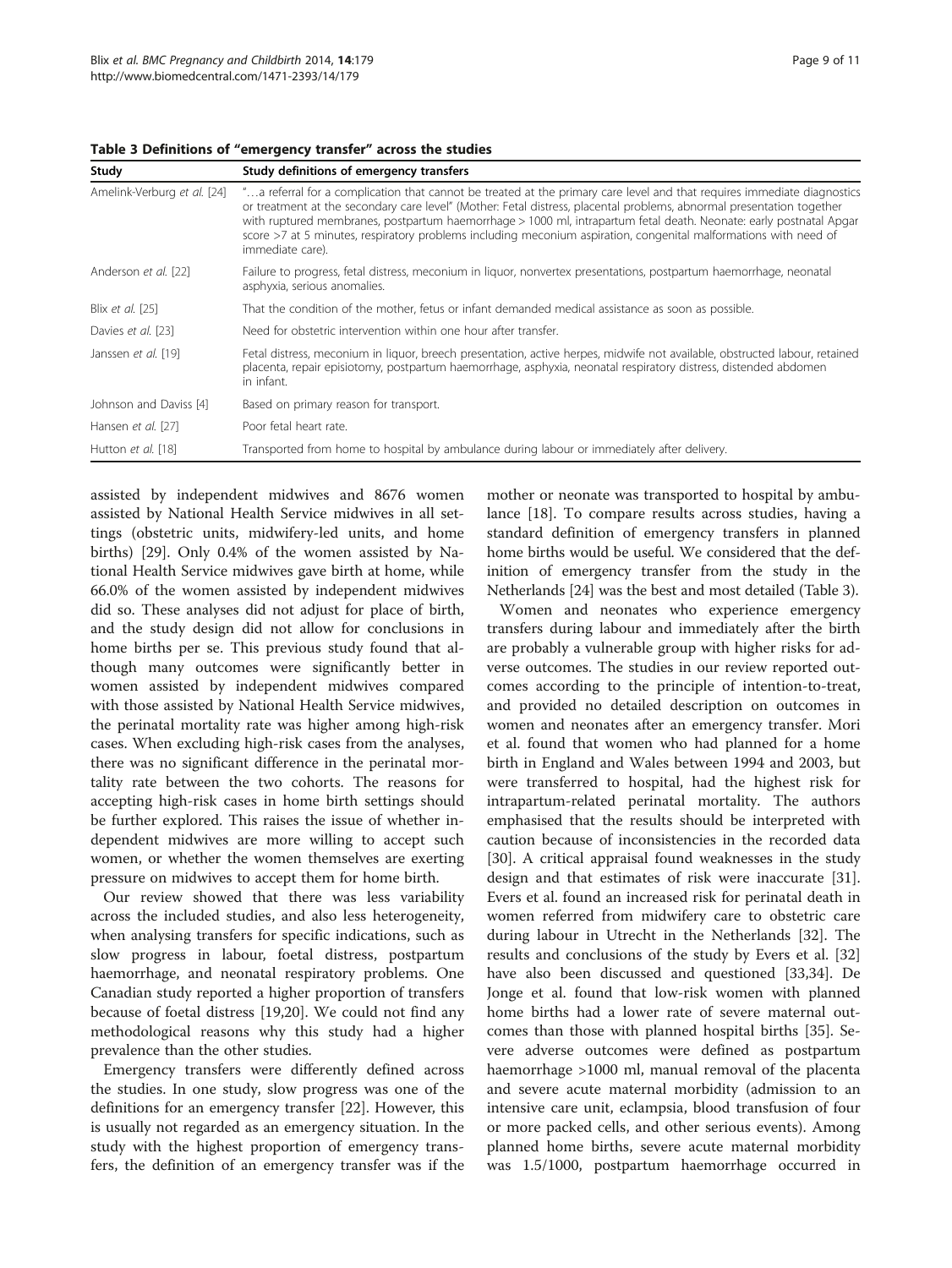<span id="page-9-0"></span>29.2/1000, and manual removal of the placenta occurred in 16.8/1000.

Performing audits to evaluate adverse outcomes during or after transfer to hospital would probably be useful. Audits may lead to improvements in health services (eg., better information between the home birth midwife and hospital, preventing delay in decisions, and transport plans).

Our study has a limitation. Four of the 15 included studies did not describe any indications for the transfers [1,18,24,[27\]](#page-10-0). These four studies represented 89% of women included in the 15 studies.

#### Conclusions

Future studies should report indications for transfer in planned home births, and also describe proportions and indications for emergency transfers. Analyses should be stratified for parity. Future studies also need to examine the difference in transfer rates in different settings.

# Additional files

[Additional file 1:](http://www.biomedcentral.com/content/supplementary/1471-2393-14-179-S1.docx) Data extraction form.

[Additional file 2:](http://www.biomedcentral.com/content/supplementary/1471-2393-14-179-S2.docx) Studies excluded after assessment in full text. [Additional file 3:](http://www.biomedcentral.com/content/supplementary/1471-2393-14-179-S3.docx) Sensitivity analyses.

#### Abbreviations

n/N: Proportion; P0: Nulliparous; BECG: Birthplace in England collaborative group.

#### Competing interests

The authors declare that they have no competing interests.

#### Authors' contributions

EB and HEL initiated and designed the study. EB performed the literature searches and all of the analyses. EB, MK, and HEL extracted data and assessed the literature. All of the authors participated in interpretation of results and participated in the writing process. EB revised the manuscript together with HEL, PØ, and MK. HK died in December 2013. All authors read and approved the final manuscript.

#### Acknowledgements

The authors did not receive any particular funding for conducting the present study.

#### Author details

<sup>1</sup>Department of Clinical Medicine, Women's Health and Perinatology Research Group, Faculty of Health Sciences, University of Tromsø, Tromsø, Norway. <sup>2</sup>Department of Clinical Research, University Hospital of North Norway, Tromsø, Norway. <sup>3</sup>Department of Surgery, University Hospital of North Norway, Narvik, Norway. <sup>4</sup>The Research Unit, Women's and Children's Health, The Juliane Marie Centre for Women, Children and Reproduction, Copenhagen University Hospital Rigshospitalet, Copenhagen, Denmark. <sup>5</sup>The Institute of Clinical Medicine, Faculty of Health and Medical Sciences, University of Copenhagen, Copenhagen, Denmark. <sup>6</sup>Department of Obstetrics and Gynaecology, University Hospital of North Norway, Tromsø, Norway. <sup>7</sup>Department of Health and Caring Sciences, University of Gothenburg, Gothenburg, Sweden. <sup>8</sup>Department of Women's and Children's Health, Karolinska Institutet, Stockholm, Sweden.

#### Received: 16 December 2013 Accepted: 21 May 2014 Published: 29 May 2014

#### References

- Birthplace in England Collaborative Group: Perinatal and maternal outcomes by planned place of birth for healthy women with low risk pregnancies: the birthplace in England national prospective cohort study. BMJ 2011, 343:d7400.
- 2. Janssen PA, Saxell L, Page LA, Klein MC, Liston RM, Lee SK: Outcomes of planned home birth with registered midwife versus planned hospital birth with midwife or physician. CMAJ 2009, 181:377–383.
- 3. Lindgren HE, Rådestad IJ, Christensson K, Hildingsson IM: Outcome of planned home births compared to hospital births in Sweden between 1992 and 2004: a population-based register study. Acta Obstet Gynecol Scand 2008, 87:1–9.
- 4. Johnson KC, Daviss BA: Outcomes of planned home births with certified professional midwives: large prospective study in North America. BMJ 2005, 330:1416.
- 5. NICE: Intrapartum care: care of healthy women and their babies during childbirth. London: National Institute for Health and Clinical Excellence; 2007.
- 6. Helsedirektoratet: Nasjonal retningslinje for hjemmefødsel. Oslo: Helsedirektoratet; 2012.
- 7. Sundhedsstyrelsen: Anbefalinger for svangreomsorgen. København: Sundhedsstyrelsen; 2009.
- 8. College voor Zorgverzekeringen: Commissie Verloskunde van het CVZ. Verloskundig Vademecum 2003. Diemen, The Netherlands: College voor Zorgverzekeringen; 2003.
- Stroup DF, Berlin JA, Morton SC, Olkin I, Williamson GD, Rennie D, Moher D, Becker BJ, Sipe TA, Thacker SB: Meta-analysis of observational studies in epidemiology: a proposal for reporting: meta-analysis af observational studies in epidemiology (MOOSE) group. JAMA 2000, 283:2008–2012.
- 10. Moher D, Liberati A, Tetzlaff J, Altman DG: Preferred reporting items for systematic reviews and meta-analyses: the PRISMA statement. BMJ 2009, 339:b2535.
- 11. Nasjonalt kunnskapssenter for helsetjenesten: Slik oppsummerer vi forskning. Oslo: Nasjonalt kunnskapssenter for helsetjenesten; 2009.
- 12. Higgins JP, Thompson SG, Deeks JJ, Altman DG: Measuring inconsistency in meta-analyses. BMJ 2003, 327:557–560.
- 13. Gagnier JJ, Moher D, Boon H, Beyene J, Bombardier C: Investigating clinical heterogeneity in systematic reviews: a methodologic review of guidance in the literature. BMC Med Res Methodol 2012, 12:111.
- 14. Egger M, Smith GD, Altman GD: Systematic reviews in health care. London: BMJ Books; 2001.
- 15. McMurtrie J, Catling-Paull C, Teate A, Caplice S, Chapman M, Homer C: The St. George homebirth program: an evaluation of the first 100 booked women. Aust N Z J Obstet Gynaecol 2009, 49:631–636.
- 16. Parratt J, Johnston J: Planned homebirths in Victoria, 1995-1998. Aust J Midwifery 2002, 15:16–25.
- 17. Howe KA: Home births in South-West Australia. Med J Aust 1988. 149:296–7. 300, 302.
- 18. Hutton EK, Reitsma AH, Kaufman K: Outcomes associated with planned home and planned hospital births in low-risk women attended by midwives in Ontario, Canada, 2003–2006: a retrospective cohort study. Birth 2009, 36:180–189.
- 19. Janssen PA, Lee SK, Ryan ER, Saxell L: An evaluation of process and protocols for planned home birth attended by regulated midwives in British Columbia. J Midwifery Womens Health 2003, 48:138–145.
- 20. Tyson H: Outcomes of 1001 midwife-attended home births in Toronto, 1983–1988. Birth 1991, 18:14–19.
- 21. Murphy PA, Fullerton J: Outcomes of intended home births in nursemidwifery practice: a prospective descriptive study. Obstet Gynecol 1998, 92:461–470.
- 22. Anderson RE, Murphy PA: Outcomes of 11,788 planned home births attended by certified nurse-midwives: a retrospective descriptive study. J Nurse Midwifery 1995, 40:483–492.
- 23. Davies J, Hey E, Reid W, Young G: Prospective regional study of planned home births: home birth study steering group. BMJ 1996, 313:1302-1306.
- 24. Amelink-Verburg MP, Verloove-Vanhorick SP, Hakkenberg RM, Veldhuijzen IM, Bennebroek GJ, Buitendijk SE: Evaluation of 280,000 cases in Dutch midwifery practices: a descriptive study. BJOG 2008, 115:570–578.
- 25. Blix E, Huitfeldt AS, Oian P, Straume B, Kumle M: Outcomes of planned home births and planned hospital births in low-risk women in Norway between 1990 and 2007: a retrospective cohort study. Sex Reprod Healthc 2012, 3:147–153.